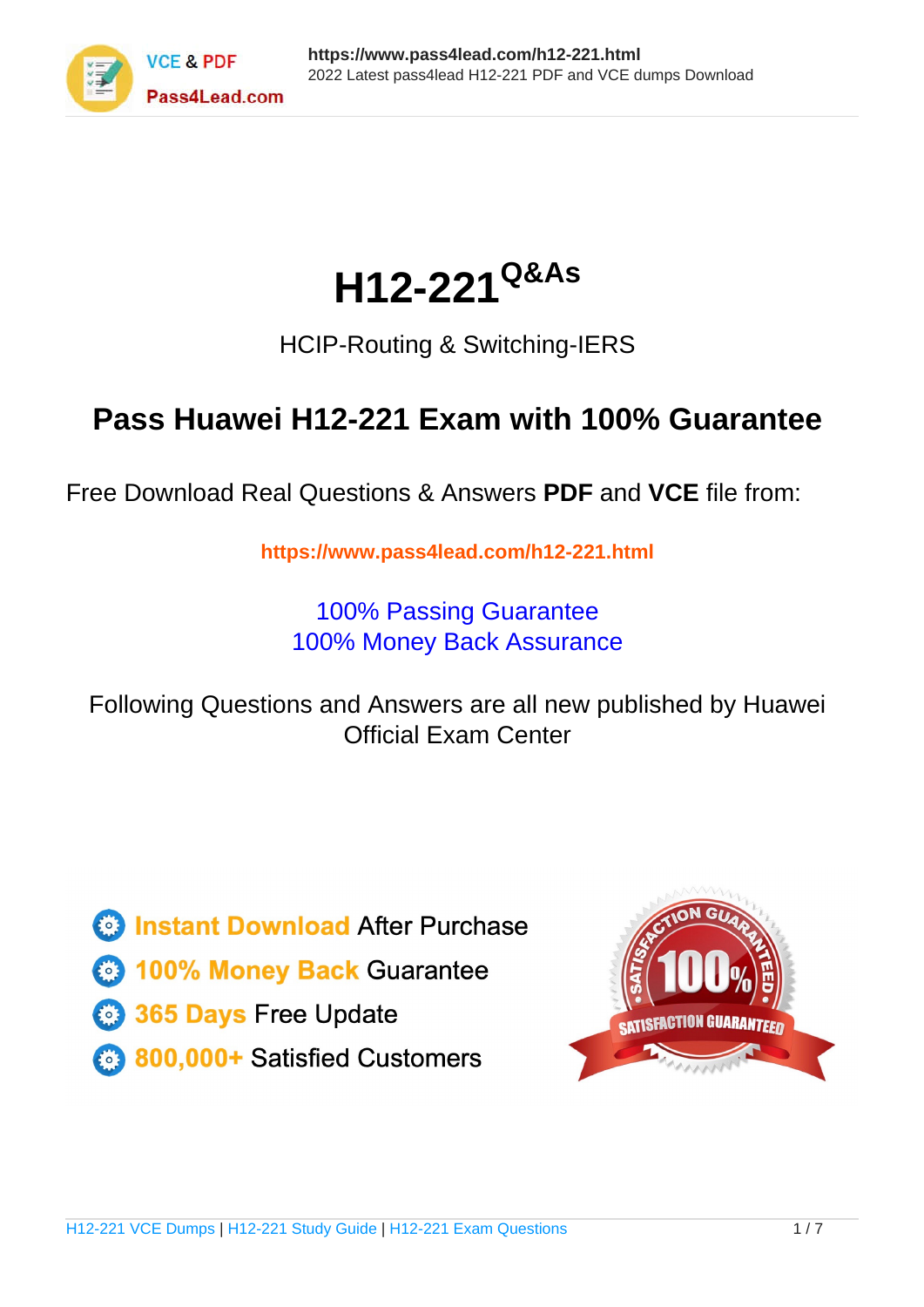

#### **QUESTION 1**

Which of the following routers have multicast routing entries even when there is no receiver on the network? (Select 2 answers)

- A. Source\\'s DR
- B. Receiver router
- C. Intermediate router

D. RP

Correct Answer: AD

#### **QUESTION 2**

RTA is a source\\'s DR and RTB is an RP. A multicast source sends multicast data to RTA but RTB cannot find any information about the multicast source (registered by using the PIM Register message). Why? (Select 3 answers)

A. RTB has no unicast routes to RTA,

- B. RTA fails to learn RP information.
- C. RTA has no unicast routes to RTB.
- D. The RPlearned by RTA is not RTB.

Correct Answer: BCD

#### **QUESTION 3**

An Autonomous System (AS) is a set of routers under the control of one technical administration that presents a common routing policy.

A. TRUE

B. FALSE

Correct Answer: A

#### **QUESTION 4**

Which of the following routers can initiate SFT switchover on a PIM-SM network? (Select 2 answers)

A. Last-hop router

B. Intermediate router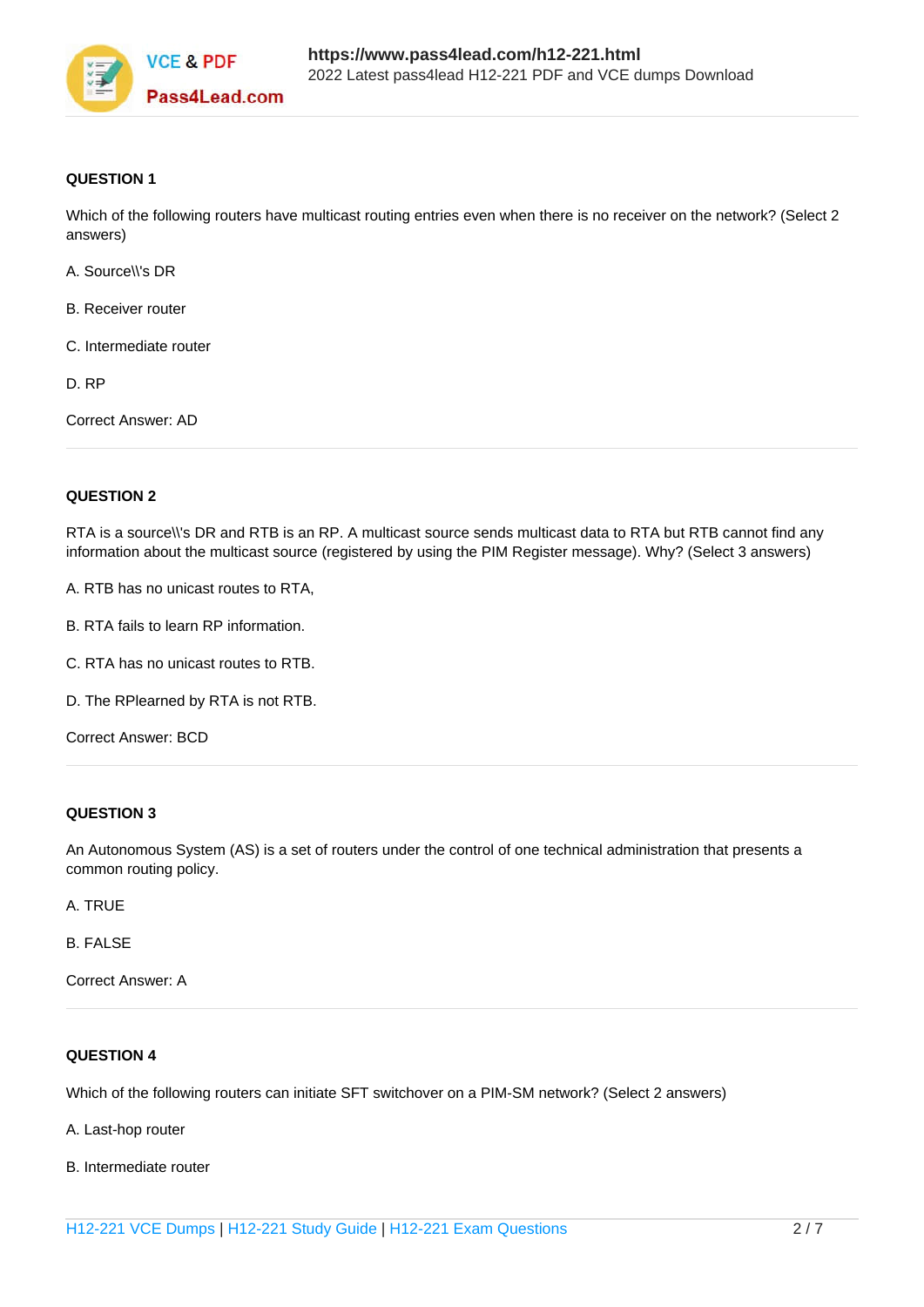

C. RP

D. Source\\'s DR

Correct Answer: AC

#### **QUESTION 5**

A OSPF network may be structured, or subdivided into routing areas. Such routing areas are a set of network segments.

A. TRUE

B. FALSE

Correct Answer: A

#### **QUESTION 6**

The bandwidth-reference parameter is measured in Mbit/s.

A. TRUE B. FALSE

Correct Answer: A

#### **QUESTION 7**

ABRs advertise link state information about non-backbone areas into backbone areas. The backbone area then advertises the routing information into other non-backbone areas. Link state information about the backbone area cannot be advertised into non-backbone areas.

A. TRUE

B. FALSE

Correct Answer: B

#### **QUESTION 8**

Which statements regarding the range of AS number are true? (Select 3 answers)

A. If 2-byte AS values are supported, the private AS number ranges from 32768 to 65535.

B. If 2-byte AS values are supported, the private AS number ranges from 64512 to 65535.

C. If 2-byte AS values are supported, the AS number ranges from 1 to 65535.

D. If 4-byte AS values are supported, then the 4-byte AS number is in the x.y format. Here, "x" and "y" are integers ranging from 1 to 65535 and 0 to 65535 respectively.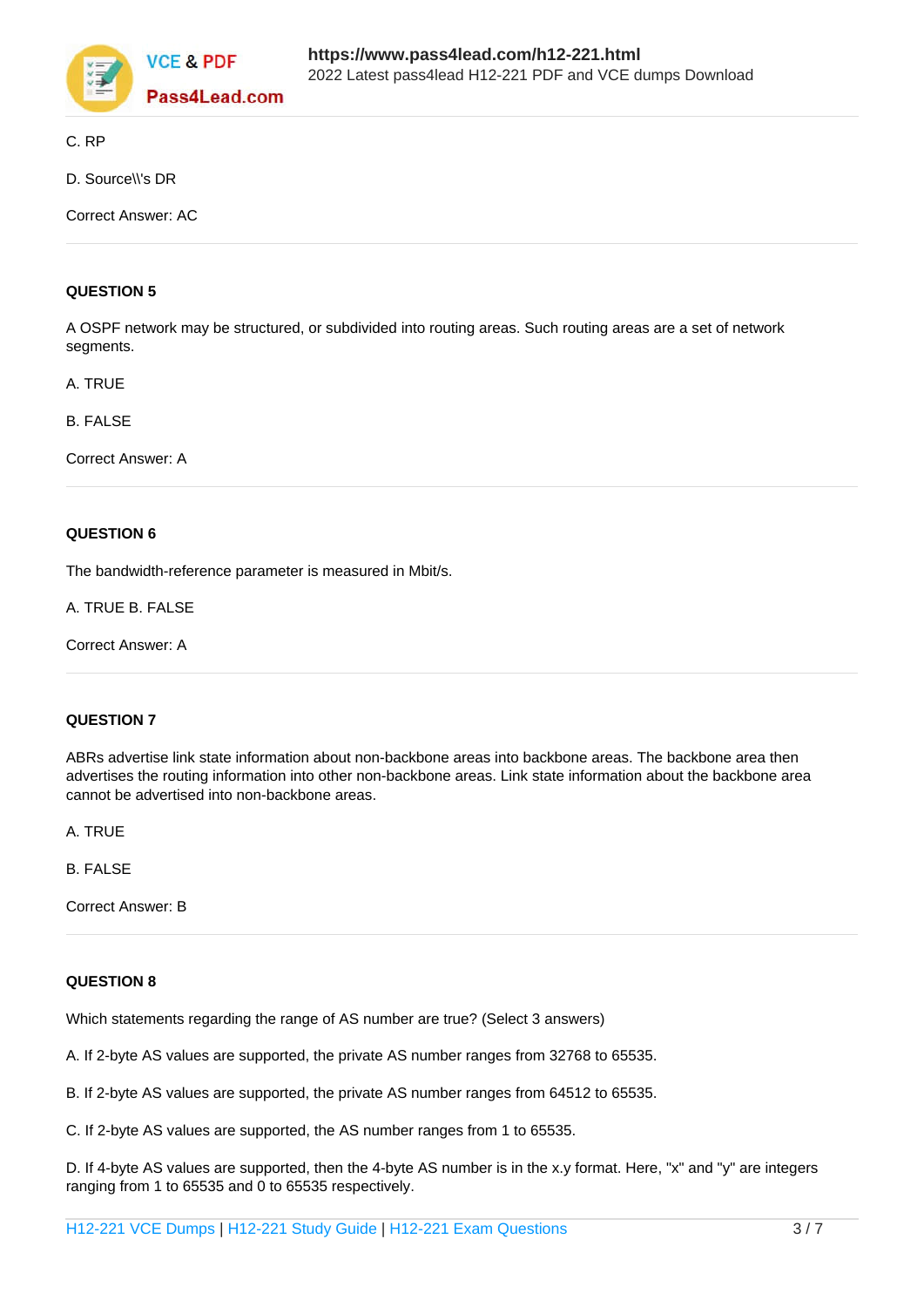

Correct Answer: BCD

#### **QUESTION 9**

Which of the following route selection tools is used in multiple routing protocols, can be configured with match conditions, and consists of if-match and apply clauses?

A. AS-path-filter

B. IP-prefix

- C. Route-policy
- D. Community-filter

Correct Answer: C

#### **QUESTION 10**

Which statement about OSPF is false?

A. Hello messages are used as a form of greeting to discover other routers on its networks and establish relationships between neighboring devices. On broadcast or NBMA networks, Hello messages can also be used to elect a DR or a BDR.

B. DD packets describe the summary LSDB information by carrying LSA headers.

C. The intervals at which two routers send Hello messages must be consistent; otherwise, cannot be established relationships between neighboring devices.

D. DD packets contain headers of all LSAs for periodic LSDB synchronization between OSPF neighbors.

Correct Answer: D

#### **QUESTION 11**

For link-state routing protocols, filtering inbound routes cannot block the transmission of link-state information. The filtering effect means that routes cannot be injected into the local routing table but neighbors can still receive complete route state information and calculate complete routes.

A. TRUE

B. FALSE

Correct Answer: A

#### **QUESTION 12**

What does an IP address of 0.0.0.0 indicate?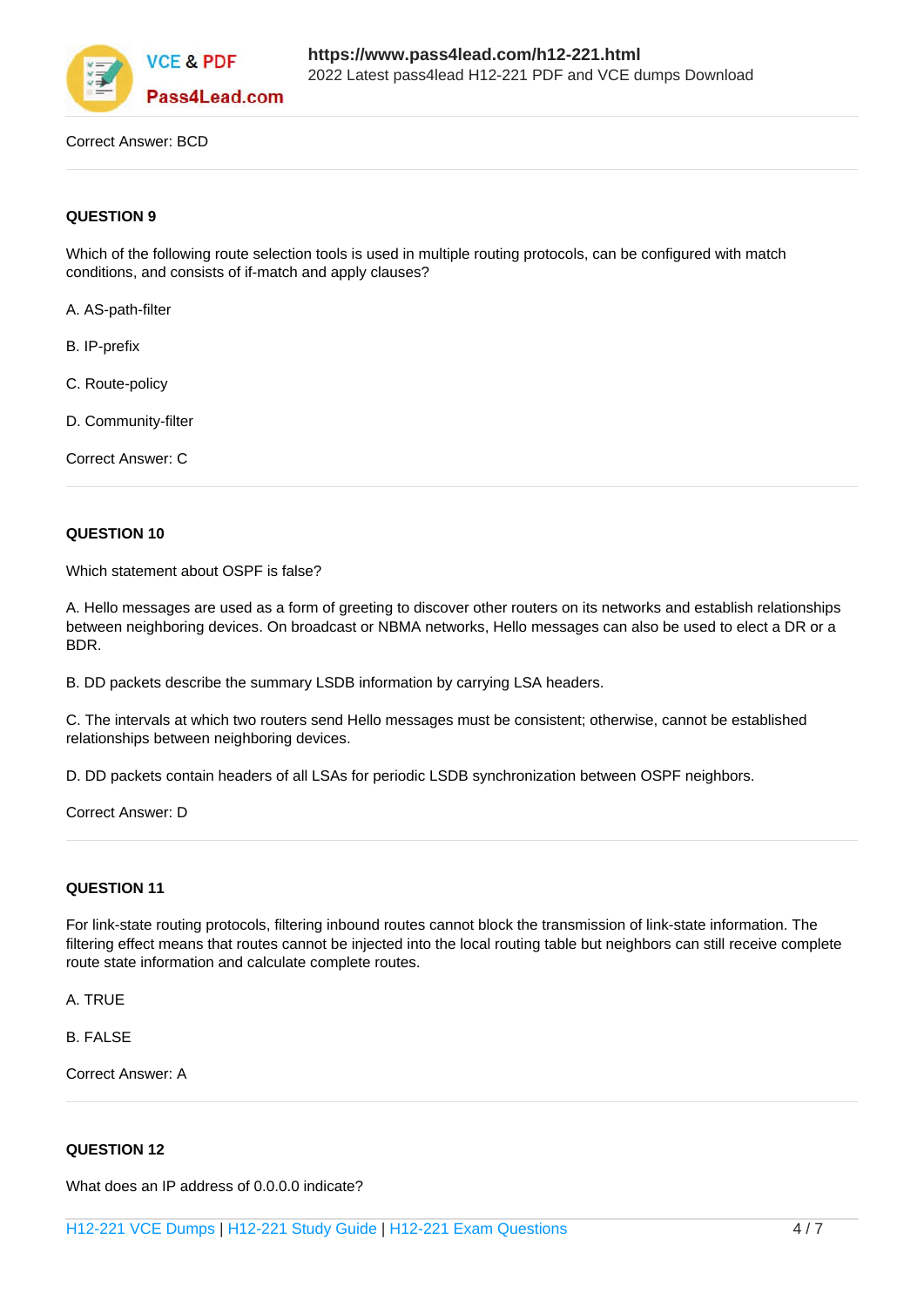

- A. Network address
- B. Broadcast address of specially designated network segment
- C. All networks
- D. Broadcast address of all nodes of local network segment

```
Correct Answer: C
```
#### **QUESTION 13**

Which of the following are well-known communities attributes? (Select 3 answers)

- A. NO\_EXPORT (OxFFFFFF0l)
- B. N0\_ADVERT1SE (0xFFFFFF02)
- C. NO\_EXPORT\_SUBCONFED
- D. AS (2Byte): Number (2Byte)

Correct Answer: ABC

#### **QUESTION 14**

Over a working TCP connection, what is the state of the BGP peer relationship if the peer AS number configured for a BGP router is inconsistent with the AS number of its BGP peer?

A. Idle

- B. Active
- C. OpenSent
- D. Established

Correct Answer: B

#### **QUESTION 15**

What command must be configured to establish a BGP connection between indirectly connected EBGP peers?

- A. peer connect-interface
- B. peer valid-ttl-hops
- C. peer ignore
- D. peerebgp-max-hop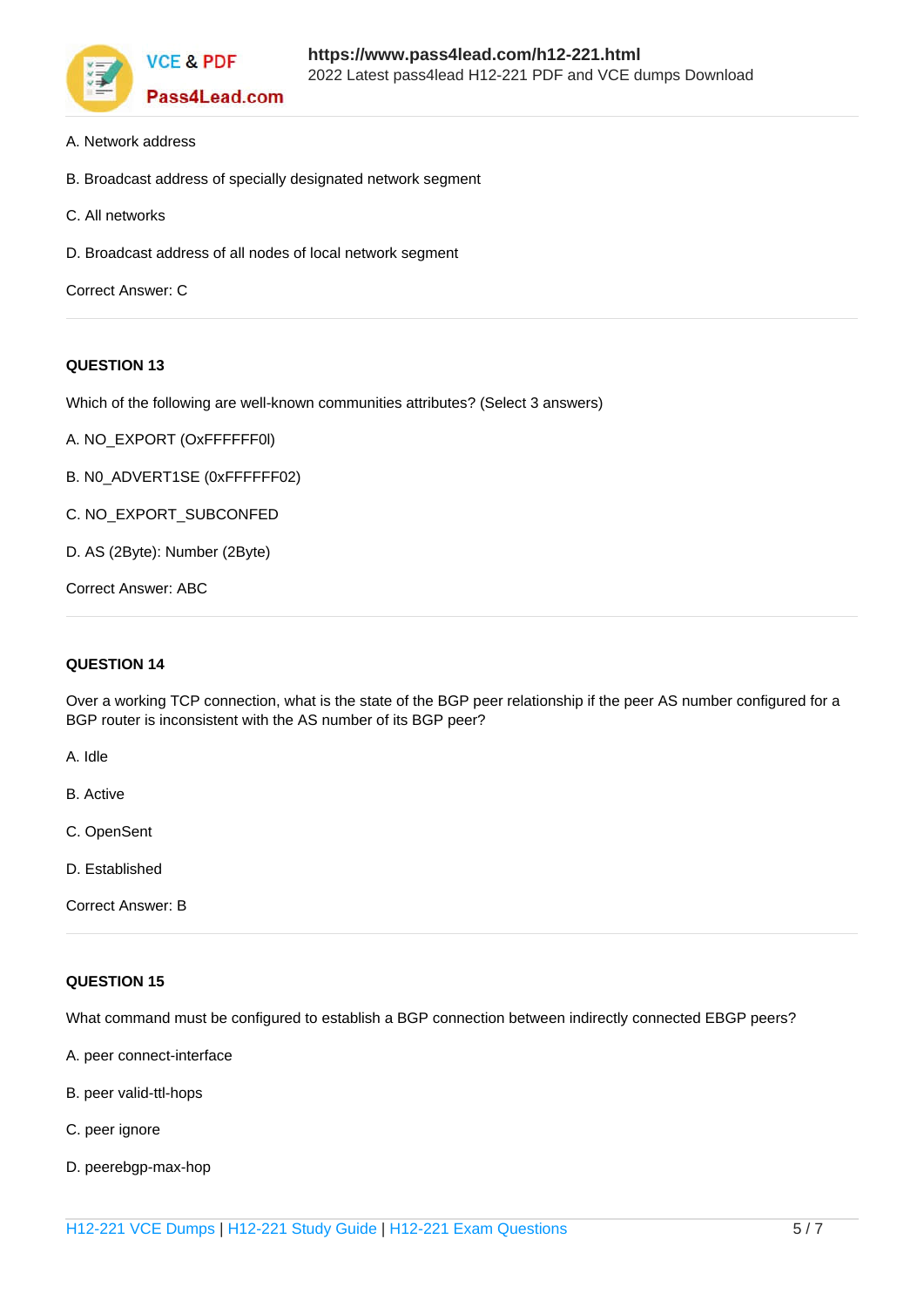

Correct Answer: D

[H12-221 VCE Dumps](https://www.pass4lead.com/h12-221.html) [H12-221 Study Guide](https://www.pass4lead.com/h12-221.html) [H12-221 Exam Questions](https://www.pass4lead.com/h12-221.html)